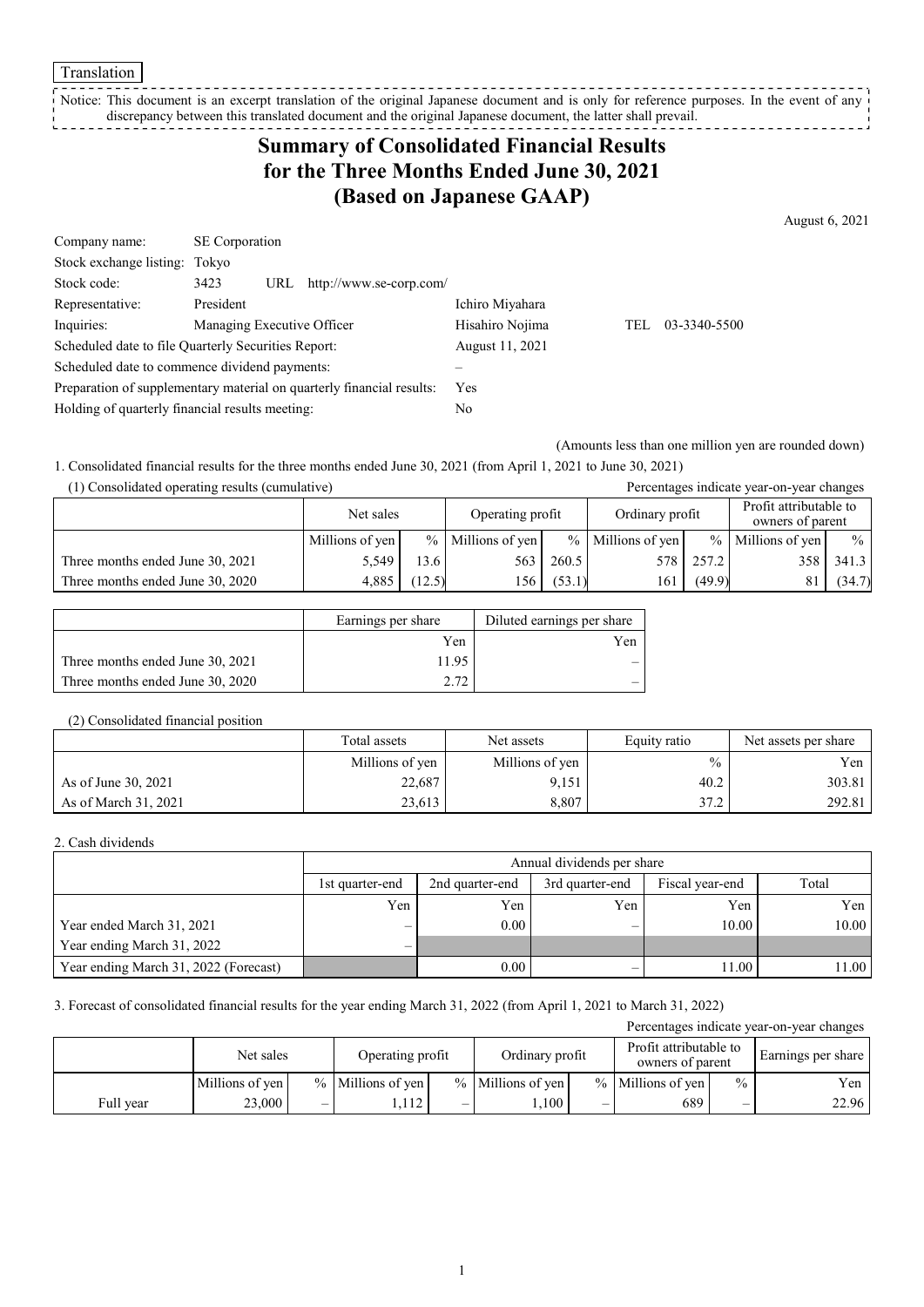| 4. Notes                                                                                                                  |                                                                                                          |                                                      |     |                   |  |
|---------------------------------------------------------------------------------------------------------------------------|----------------------------------------------------------------------------------------------------------|------------------------------------------------------|-----|-------------------|--|
| (1) Changes in significant subsidiaries during the three months ended June 30, 2021                                       |                                                                                                          |                                                      |     |                   |  |
| (changes in specified subsidiaries resulting in the change in scope of consolidation):                                    |                                                                                                          |                                                      | No. |                   |  |
|                                                                                                                           | (2) Application of special accounting methods for preparing quarterly consolidated financial statements: |                                                      |     |                   |  |
| (3) Changes in accounting policies, changes in accounting estimates, and restatement of prior period financial statements |                                                                                                          |                                                      |     |                   |  |
| Changes in accounting policies due to revisions to accounting standards and other regulations:                            |                                                                                                          |                                                      |     |                   |  |
| Changes in accounting policies due to other reasons:                                                                      |                                                                                                          |                                                      |     |                   |  |
| Changes in accounting estimates:                                                                                          |                                                                                                          |                                                      |     |                   |  |
|                                                                                                                           | Restatement of prior period financial statements:                                                        |                                                      |     |                   |  |
| (4) Number of issued shares (common shares)                                                                               |                                                                                                          |                                                      |     |                   |  |
| Total number of issued shares at the end of the period (including treasury shares)                                        |                                                                                                          |                                                      |     |                   |  |
| As of June 30, 2021                                                                                                       | 31,256,600 shares<br>As of March 31, 2021                                                                |                                                      |     | 31,256,600 shares |  |
| Number of treasury shares at the end of the period                                                                        |                                                                                                          |                                                      |     |                   |  |
| As of March 31, 2021<br>As of June 30, 2021<br>1,248,528 shares                                                           |                                                                                                          |                                                      |     | 1,248,528 shares  |  |
| Average number of shares during the period (cumulative from the beginning of the fiscal year)                             |                                                                                                          |                                                      |     |                   |  |
| Three months ended June 30, 2021                                                                                          |                                                                                                          | $30,008,072$ shares Three months ended June 30, 2020 |     | 29,908,072 shares |  |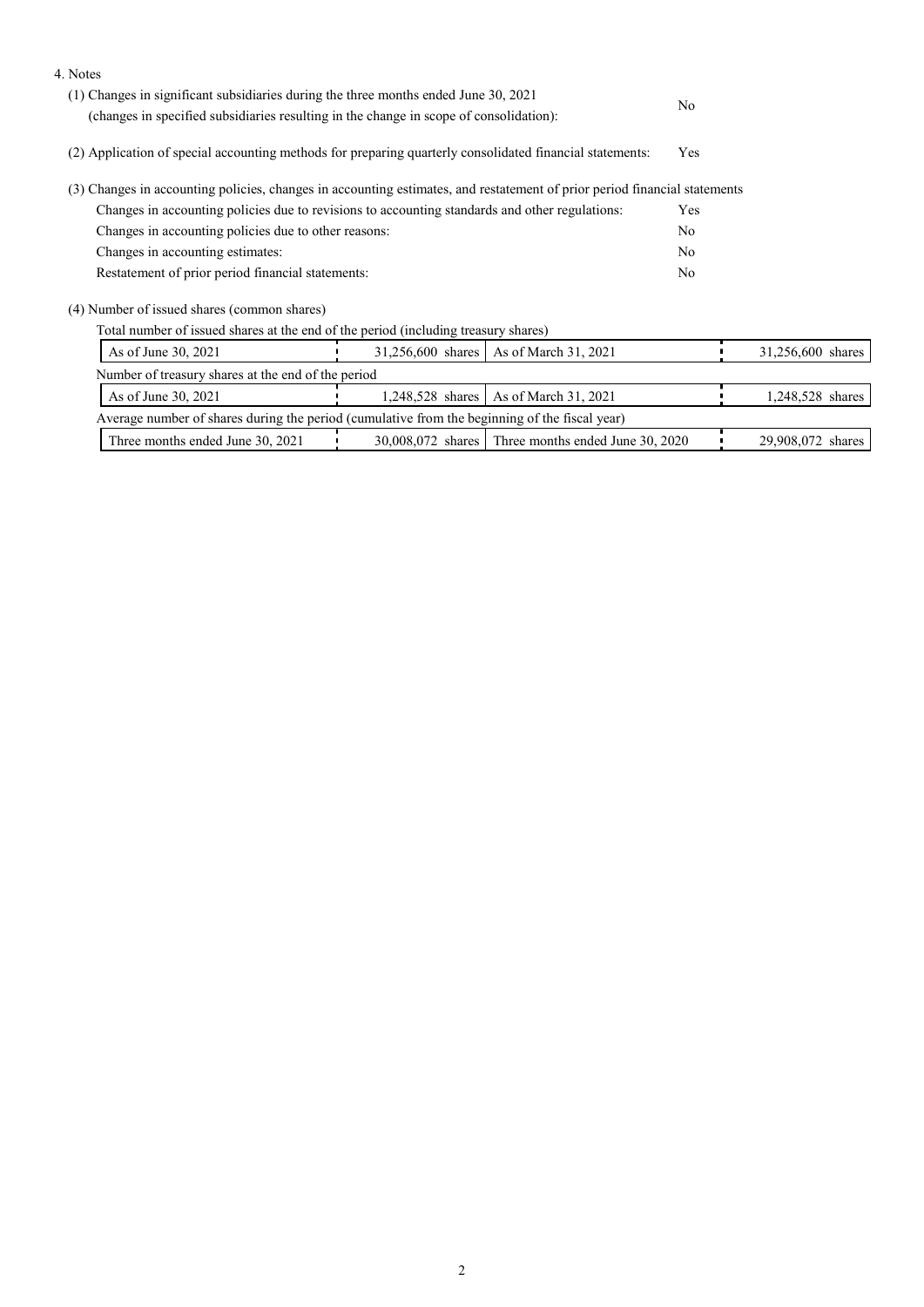### **Quarterly consolidated financial statements**

**Consolidated balance sheets** 

|                                                            |                      | (Thousands of yen)  |
|------------------------------------------------------------|----------------------|---------------------|
|                                                            | As of March 31, 2021 | As of June 30, 2021 |
| Assets                                                     |                      |                     |
| Current assets                                             |                      |                     |
| Cash and deposits                                          | 4,549,957            | 4,446,172           |
| Notes and accounts receivable - trade                      | 6,414,546            |                     |
| Notes and accounts receivable - trade, and contract assets |                      | 5,415,580           |
| Electronically recorded monetary claims - operating        | 1,785,042            | 2,205,456           |
| Merchandise and finished goods                             | 562,597              | 645,825             |
| Work in process                                            | 797,217              | 455,701             |
| Raw materials and supplies                                 | 1,116,270            | 1,149,320           |
| Other                                                      | 328,433              | 206,828             |
| Allowance for doubtful accounts                            | (29, 536)            | (26,776)            |
| Total current assets                                       | 15,524,530           | 14,498,108          |
| Non-current assets                                         |                      |                     |
| Property, plant and equipment                              |                      |                     |
| Buildings and structures, net                              | 2,077,710            | 2,074,154           |
| Machinery, equipment and vehicles, net                     | 791,181              | 759,998             |
| Tools, furniture and fixtures, net                         | 83,097               | 84,318              |
| Land                                                       | 2,924,675            | 2,924,675           |
| Leased assets, net                                         | 401,538              | 401,899             |
| Construction in progress                                   | 7,513                | 10,445              |
| Total property, plant and equipment                        | 6,285,716            | 6,255,492           |
| Intangible assets                                          |                      |                     |
| Goodwill                                                   | 164,488              | 153,039             |
| Other                                                      | 77,448               | 73,678              |
| Total intangible assets                                    | 241,937              | 226,718             |
| Investments and other assets                               |                      |                     |
| Investment securities                                      | 641,119              | 947,057             |
| Other                                                      | 943,343              | 784,026             |
| Allowance for doubtful accounts                            | (23, 534)            | (23, 534)           |
| Total investments and other assets                         | 1,560,927            | 1,707,548           |
| Total non-current assets                                   | 8,088,581            | 8,189,759           |
| Total assets                                               | 23,613,111           | 22,687,868          |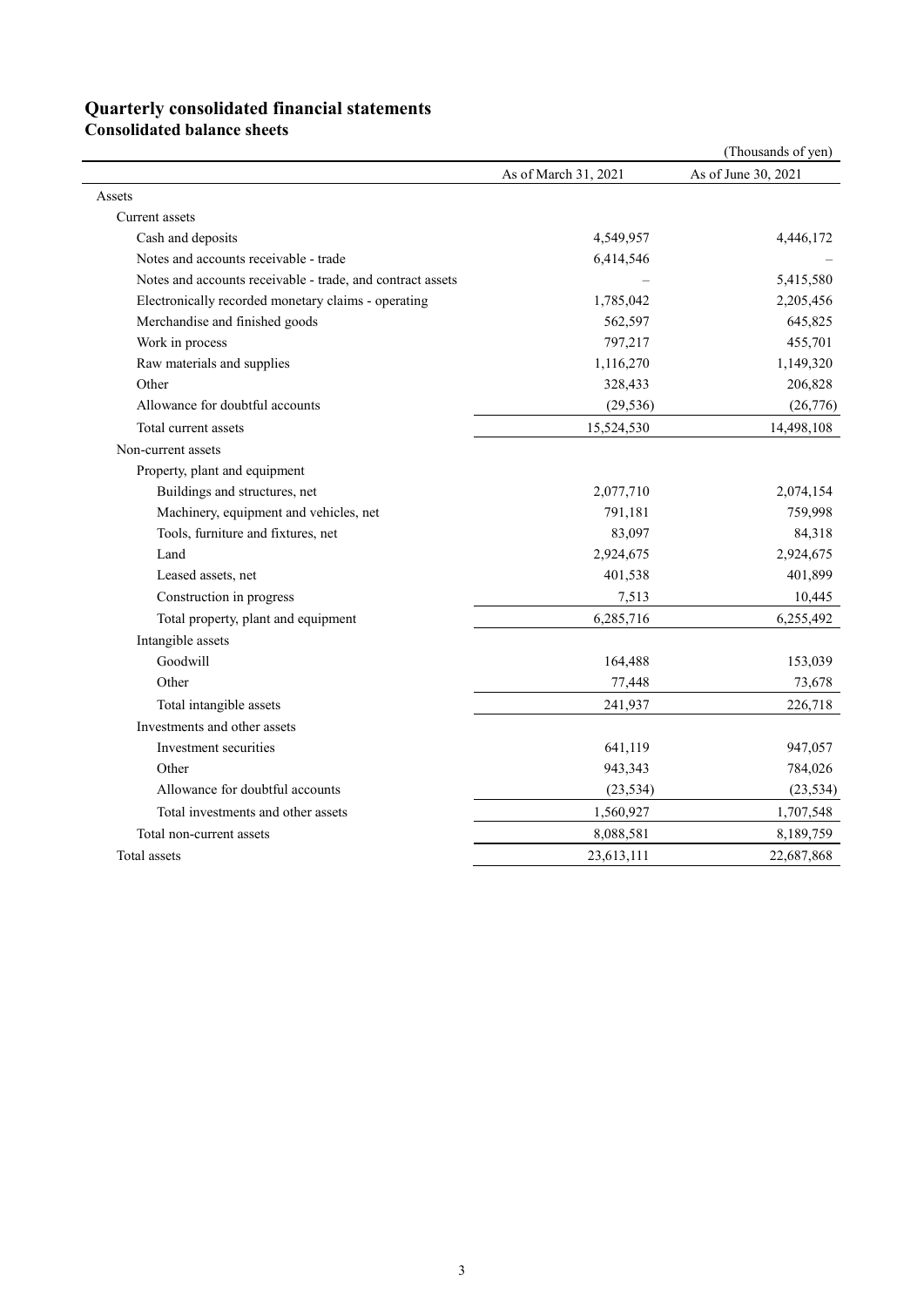|                                                            |                      | (Thousands of yen)  |
|------------------------------------------------------------|----------------------|---------------------|
|                                                            | As of March 31, 2021 | As of June 30, 2021 |
| Liabilities                                                |                      |                     |
| Current liabilities                                        |                      |                     |
| Notes and accounts payable - trade                         | 4,381,555            | 4,032,601           |
| Electronically recorded obligations - operating            | 1,524,051            | 1,157,778           |
| Short-term borrowings                                      | 310,522              | 400,522             |
| Current portion of long-term borrowings                    | 1,779,876            | 1,753,306           |
| Current portion of bonds payable                           | 188,000              | 188,000             |
| Income taxes payable                                       | 271,278              | 194,564             |
| Provision for bonuses                                      | 148,337              | 75,219              |
| Provision for loss on construction contracts               |                      | 2,413               |
| Other                                                      | 1,759,789            | 1,428,862           |
| Total current liabilities                                  | 10,363,411           | 9,233,267           |
| Non-current liabilities                                    |                      |                     |
| Long-term borrowings                                       | 2,867,895            | 2,774,696           |
| Provision for retirement benefits for directors (and other | 566,550              | 520,275             |
| officers)                                                  |                      |                     |
| Retirement benefit liability                               | 406,855              | 404,234             |
| Asset retirement obligations                               | 155,426              | 155,618             |
| Other                                                      | 445,432              | 448,369             |
| Total non-current liabilities                              | 4,442,158            | 4,303,192           |
| Total liabilities                                          | 14,805,569           | 13,536,460          |
| Net assets                                                 |                      |                     |
| Shareholders' equity                                       |                      |                     |
| Share capital                                              | 1,228,057            | 1,228,057           |
| Capital surplus                                            | 1,000,924            | 1,000,924           |
| Retained earnings                                          | 6,434,118            | 6,554,482           |
| Treasury shares                                            | (229, 403)           | (229, 403)          |
| Total shareholders' equity                                 | 8,433,696            | 8,554,060           |
| Accumulated other comprehensive income                     |                      |                     |
| Valuation difference on available-for-sale securities      | 329,204              | 541,540             |
| Deferred gains or losses on hedges                         |                      | (105)               |
| Remeasurements of defined benefit plans                    | 23,641               | 21,256              |
| Total accumulated other comprehensive income               | 352,845              | 562,690             |
| Non-controlling interests                                  | 20,999               | 34,656              |
| Total net assets                                           | 8,807,541            | 9,151,408           |
| Total liabilities and net assets                           | 23,613,111           | 22,687,868          |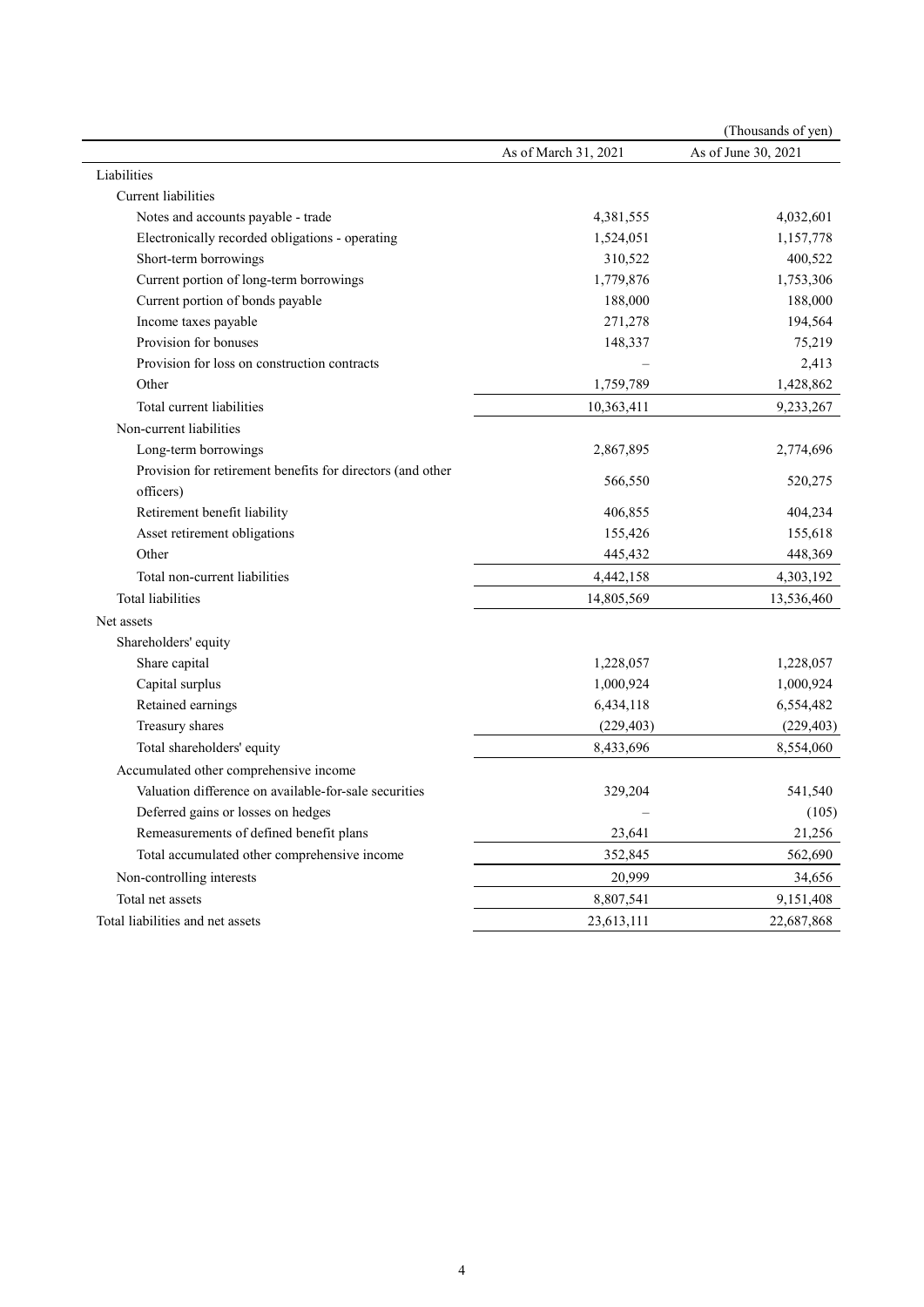### **Consolidated statements of income (cumulative) and consolidated statements of comprehensive income (cumulative)**

**Consolidated statements of income (cumulative)**

|                                                         |                    | (Thousands of yen) |
|---------------------------------------------------------|--------------------|--------------------|
|                                                         | Three months ended | Three months ended |
|                                                         | June 30, 2020      | June 30, 2021      |
| Net sales                                               | 4,885,313          | 5,549,732          |
| Cost of sales                                           | 3,635,911          | 3,797,187          |
| Gross profit                                            | 1,249,402          | 1,752,545          |
| Selling, general and administrative expenses            | 1,093,028          | 1,188,891          |
| Operating profit                                        | 156,373            | 563,654            |
| Non-operating income                                    |                    |                    |
| Interest income                                         | 34                 | 20                 |
| Dividend income                                         | 2,386              | 3,900              |
| Commission income                                       | 1,463              | 616                |
| Rental income from buildings                            | 2,124              | 2,124              |
| Foreign exchange gains                                  | 142                |                    |
| Reversal of allowance for doubtful accounts             | 2,667              | 2,759              |
| Subsidy income                                          | 5,000              | 111                |
| Gain on sale of scraps                                  | 1,782              | 11,917             |
| Other                                                   | 2,874              | 6,360              |
| Total non-operating income                              | 18,474             | 27,810             |
| Non-operating expenses                                  |                    |                    |
| Interest expenses                                       | 7,991              | 7,275              |
| Sales discounts                                         | 4,068              | 3,655              |
| Foreign exchange losses                                 |                    | 438                |
| Donations                                               | 5                  | 1,061              |
| Other                                                   | 851                | 660                |
| Total non-operating expenses                            | 12,916             | 13,090             |
| Ordinary profit                                         | 161,931            | 578,373            |
| Extraordinary income                                    |                    |                    |
| Gain on sale of non-current assets                      | 918                | 27                 |
| Total extraordinary income                              | 918                | 27                 |
| <b>Extraordinary losses</b>                             |                    |                    |
| Loss on sale of non-current assets                      | 41                 | 40                 |
| Loss on retirement of non-current assets                | 992                | $\boldsymbol{0}$   |
| Retirement benefits for directors (and other officers)  |                    | 4,420              |
| Total extraordinary losses                              | 1,034              | 4,460              |
| Profit before income taxes                              | 161,815            | 573,940            |
| Income taxes                                            | 89,668             | 212,628            |
| Profit                                                  | 72,147             | 361,312            |
| Profit (loss) attributable to non-controlling interests | (9,111)            | 2,738              |
| Profit attributable to owners of parent                 | 81,258             | 358,574            |